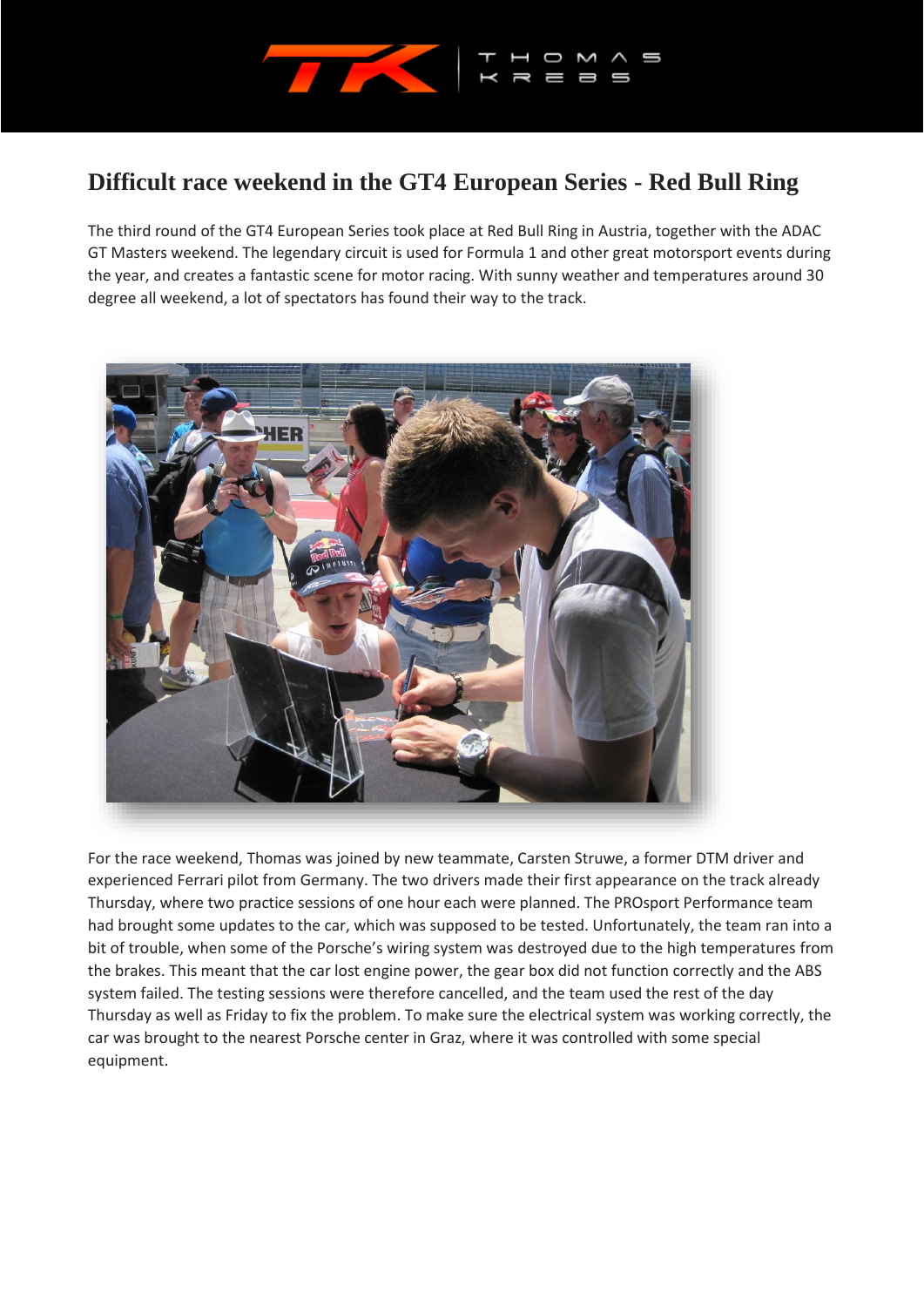

The official practices continued Saturday, where both drivers did many laps in the car. The practices were used to test different set-up's and maximizing the potential of the car. Later on the day, the two qualifying sessions took place. Carsten drove the first qualifying session, ending on a  $13<sup>th</sup>$  grid position for the first race. Thomas could improve the lap time of the car significantly in the second qualifying sessions, but ended on an  $11<sup>th</sup>$  place, giving him a slightly better starting position for the second race.

The first race of the weekend took place Sunday morning. Carsten made a good start, overtaking a few cars in the first corner. Unfortunately, only moments later a competitor hit him from the back, spinning the car around. Carsten managed to get the car back on track, trying to hunt down the lost ground. After 20 min of the race, the team chose to make an early pit stop and driver change, giving Thomas the chance to catch the competitors. Thomas got in the car and pushed the maximum every lap, making significantly faster lap times. With a half lap up to the competitors there was not much he could do, and he ended the race on a 4<sup>th</sup> place in the AM class and 9<sup>th</sup> overall.



In the second race, it was Thomas turn to sit in the car from the start. He tried to catch up with the competitors in the front, but was lacking pace in order to do so. In the first part of the race a few competitors received drive through penalties or had problems with their cars, giving Thomas a current 3<sup>rd</sup> position in the AM class. Just before the pit window closed, the driver change was made and Carsten went in the car. He could finish the job, ending on a  $3^{rd}$  place in the AM class and  $7^{th}$  overall.